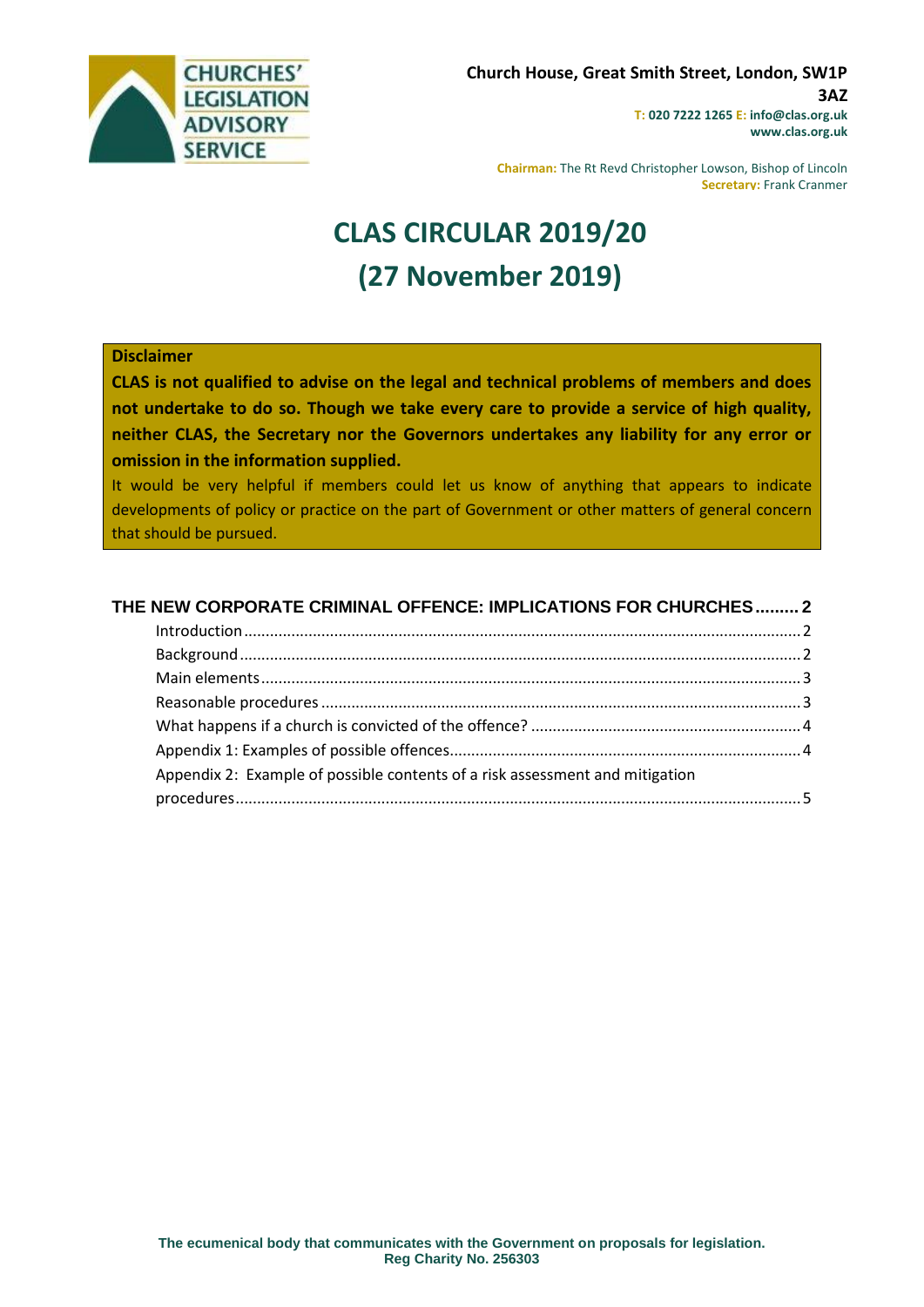# <span id="page-1-0"></span>**THE NEW CORPORATE CRIMINAL OFFENCE: IMPLICATIONS FOR CHURCHES**

**For action**

*Members may not be aware that a new corporate criminal offence of failure to prevent the criminal facilitation of tax evasion was introduced by the Criminal Finances Act 2017.*

*Trevor James, Chair of the Association of Church Treasurers and Accountants, has written the following advice on how to comply with the legislation. We are grateful to him for permission to circulate it.*

*This is a brief general outline of the new law which churches may find useful in addressing the action to be taken. Trustees of churches may need to take professional advice to ensure that they and the church are protected by implementing 'reasonable procedures'.*

#### \*\*\*\*\*\*\*\*\*\*\*\*\*\*\*\*\*\*\*

#### <span id="page-1-1"></span>**Introduction**

Failure to prevent tax evasion is a serious criminal offence. Churches may believe that this does not present a risk to them, *but it is not so*.

From 2017, a new Corporate Criminal Offence of 'Failure to prevent the criminal facilitation of tax evasion' was introduced which impacts on *all* incorporated churches of whatever size. Churches can be incorporated in a variety of ways including by statute, by Royal Charter, by registering as a company or by registering as a Charitable Incorporated Organisation: Parochial Church Councils are also incorporated bodies.

#### **Incorporated churches need to take action now. Doing nothing is not an option.**

#### <span id="page-1-2"></span>**Background**

The new rules apply where a person acting on behalf of an incorporated church e.g. an employee or volunteer, knowingly facilitates someone else's tax evasion.

<span id="page-1-3"></span>*Evading* tax is already illegal (as opposed to *avoiding* tax by legitimate tax-planning – which is legal). Although it has always been illegal deliberately and knowingly to facilitate tax evasion by someone else, historically it has been difficult to prosecute a company or church and the company's directors or the church's trustees for assisting tax evasion. The new law counters this by introducing the new offence. The Corporate Criminal Offence imposes a new legal requirement on the church trustees (such as PCC members, deacons or elders) in the governance of the church.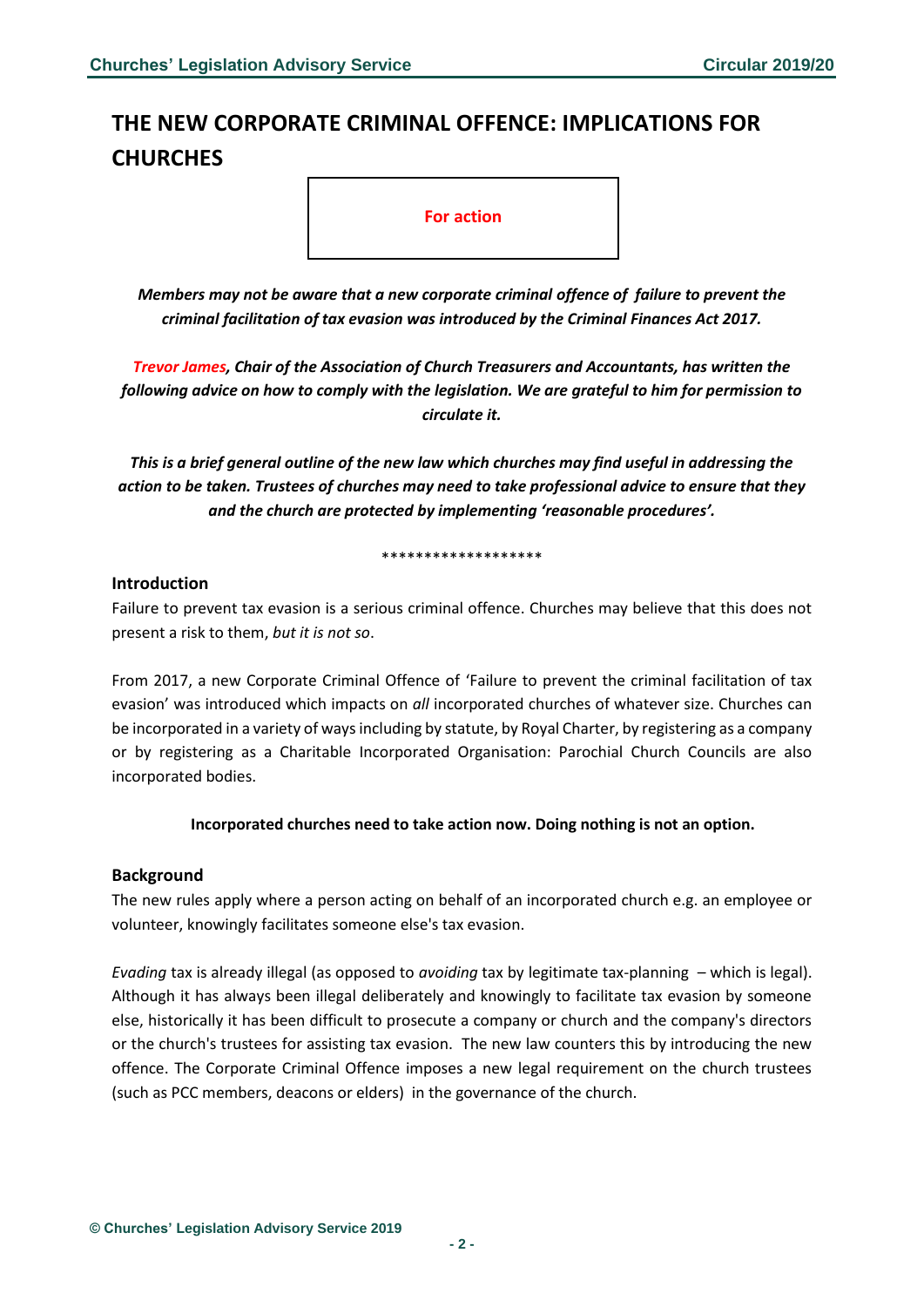## **Main elements**

In order for the church to be guilty of the new offence:

- criminal tax evasion (which might be evasion of UK or foreign tax) must take place by a taxpayer,
- an associated person, eg an employee, volunteer, contractor or agent of the church, must deliberately and dishonestly facilitate that evasion; and
- the church must have failed to prevent the associated person from committing the facilitation.

An 'associated person' is broadly defined to include any person providing services for or on behalf of the church. It may include those involved in providing services to outside organisations or others which use the church's facilities, eg for weddings and christenings.

If an offence occurs, the church is criminally liable *even if it is unaware of the offence* unless it can be demonstrated there were 'reasonable procedures' in place at the time of the offence to prevent the associated person from committing it, or that it was unreasonable to have such procedures. Examples of where an offence might occur in a church are given in Appendix 1.

There is a self-reporting procedure for churches to notify that they have facilitated tax evasion; if followed, it can be taken into account in deciding whether or not to prosecute.

#### <span id="page-2-0"></span>**Reasonable procedures**

While the law is not specifically targeted at incorporated churches, they will nevertheless be subject to it and they need to consider whether they have 'reasonable procedures' in place. There are no exemptions for incorporated churches. What is 'reasonable' will depend on the facts and circumstances of each church. HMRC, which will police the new law, has issued detailed guidance 'Tackling tax evasion: Government guidance for the corporate offences of failure to prevent the criminal facilitation of tax evasion'. This contains six guiding principles which can be used to meet the 'reasonable procedures' requirement:

- Risk assessment
- Proportionality
- Top-level commitment
- Due diligence
- Communications and training
- Monitoring and review.

In its [guidance,](https://assets.publishing.service.gov.uk/government/uploads/system/uploads/attachment_data/file/672231/Tackling-tax-evasion-corporate-offences.pdf) HMRC acknowledges that reasonable procedures will differ for each organisation and they should be proportionate to the assessed risk. In some limited circumstances it may be unreasonable to expect prevention procedures to be in place. This might apply where the church has assessed all of the risks which are considered to be extremely low and where the costs of implementing any prevention procedures are disproportionate or cost prohibitive in relation to the negligible risks faced. HMRC states in its guidance that it will however rarely be reasonable not to have even conducted a risk assessment. Appendix 2 contains the possible contents of a risk assessment framework which evidences the procedures the church has in place.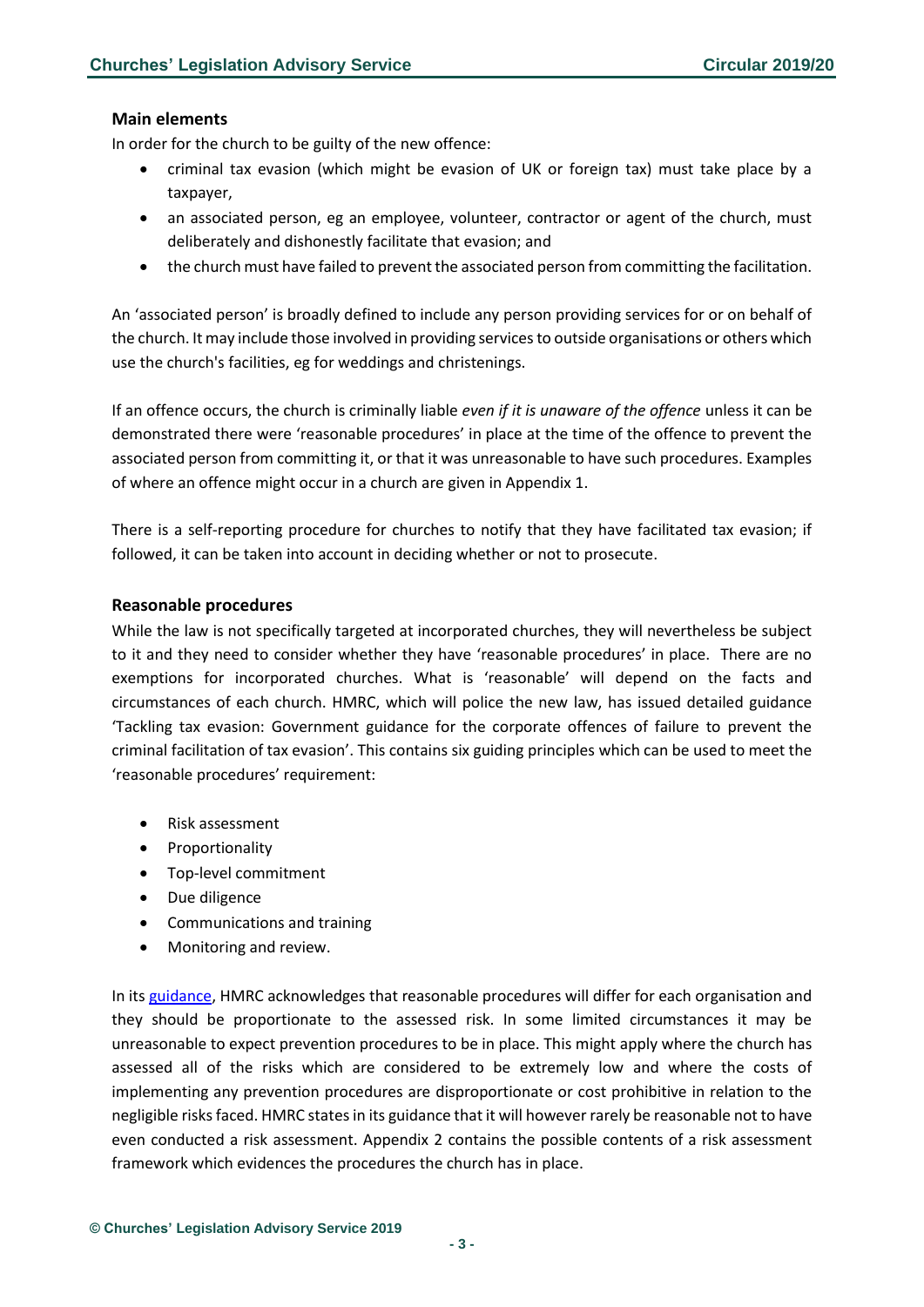#### <span id="page-3-0"></span>**What happens if a church is convicted of the offence?**

Conviction could result in an unlimited financial penalty, director disqualification, trustee disqualification and reputational damage that could have serious effects on the congregation's confidence in the leaders of the church, on the church's reputation, on its fundraising and on its work in the community.

## <span id="page-3-1"></span>**Appendix 1: Examples of possible offences**

While the precise risks which a church faces depends on its individual circumstances the following examples illustrate where the trustees and the church may be at risk.

#### *Cash payments to avoid VAT*

A plumber called to repair the church's boiler suggested to the church administrator that if he pays in cash his charges will be £200 rather than £240 since he will not be charging VAT. The administrator accepts the lower offer and pays cash without an invoice since the church is not VAT registered and would not be able to recover the VAT. The plumber will avoid paying VAT and income tax by not declaring the charges for tax purposes. This is tax evasion which has been knowingly facilitated by the administrator, a church employee.

#### *Cash payments to an employee*

The church engages a cleaner who works regular hours during the week. The treasurer, who is a volunteer, does not run a payroll for the church but pays the cleaner each week in cash as the cleaner has requested since "this will save the church NIC and I will be better off because the cash will be tax free". This is tax evasion by the cleaner which has been knowingly facilitated by the church treasurer, its volunteer.

#### *"Donations" to a church*

A company wishes to make a tax deductible donation to a church which has provided benefits in return and subject to conditions which would prevent corporation tax relief being available to the donor company. The donor asks the church secretary, a volunteer, to provide a receipt showing the payment as a donation but with no reference to the benefits and conditions which are recorded separately explaining that this is so that a tax deduction can be obtained. Here the donor is evading tax by claiming a Corporation Tax deduction which is not due and the church secretary, an associated person of the church, would be facilitating the evasion by knowingly providing documentation that facilitates that evasion.

#### *Gift Aid declarations*

<span id="page-3-2"></span>The treasurer of a church is provided by the church's fundraiser (a volunteer) with donations from individuals and the relevant Gift Aid declarations. He processes the Gift Aid claims online. The treasurer and fundraiser know that some Gift Aid declarations are from supporters where the money has come from other people (eg, collections at work) and other declarations are purported to be from donors who have never heard of the church. Gift Aid is not due in respect of these declarations and the treasurer has knowingly facilitated tax evasion by claiming Gift Aid where it is not due.